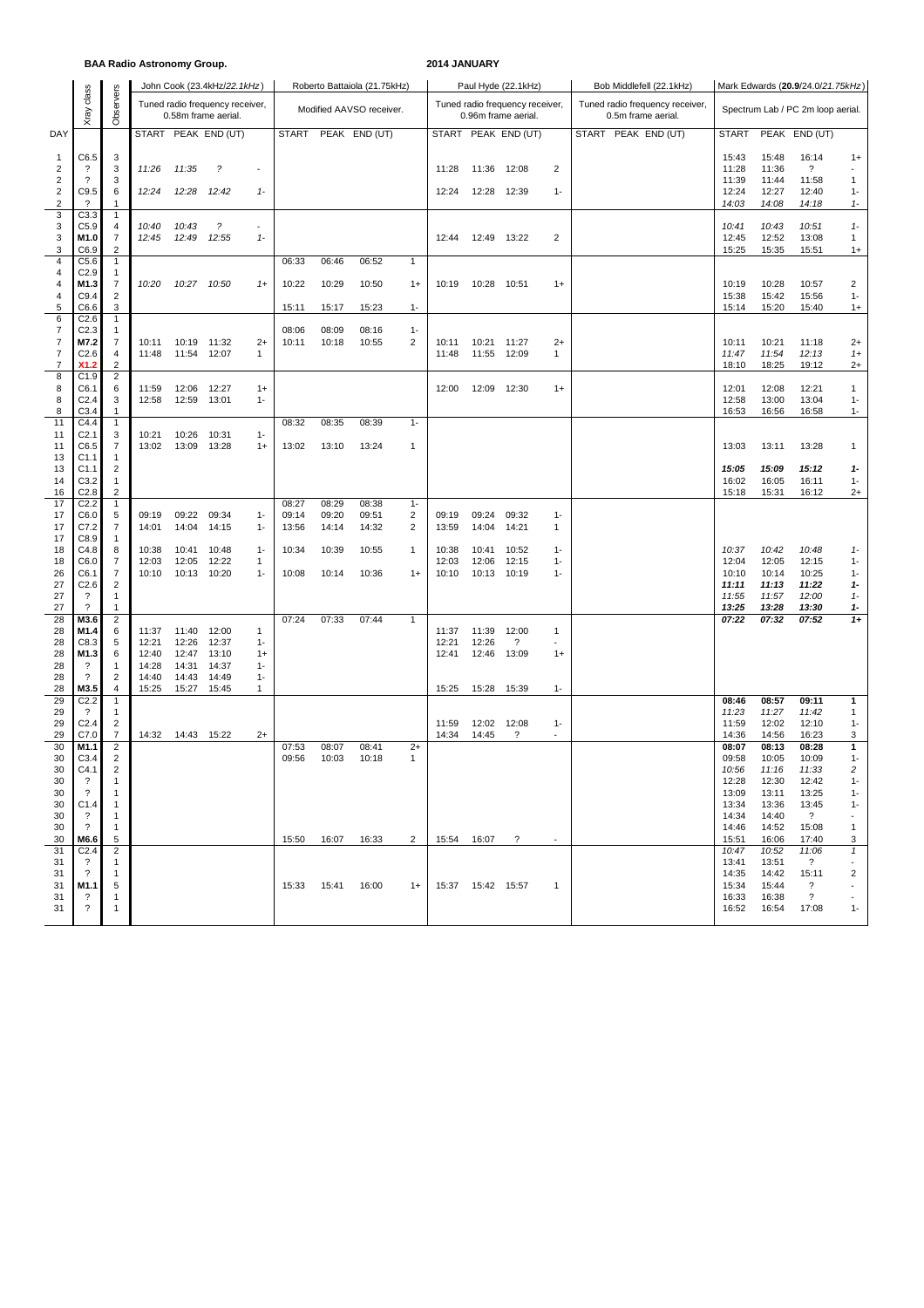**BAA Radio Astronomy Group. 2014 JANUARY**

|                                          |                                        |                |                | Colin Clements (23.4kHz)       |            |                                  |                     | Peter King (18.3kHz) |                             |                |                                 | Richard Kaye (Various)                                          |                         | John Wardle (19.6/23.4kHz) | Steve Parkinson (Various) |                               |                          |                         |  |  |  |
|------------------------------------------|----------------------------------------|----------------|----------------|--------------------------------|------------|----------------------------------|---------------------|----------------------|-----------------------------|----------------|---------------------------------|-----------------------------------------------------------------|-------------------------|----------------------------|---------------------------|-------------------------------|--------------------------|-------------------------|--|--|--|
|                                          |                                        |                | loop aerial.   | AAVSO receiver, 0.76m screened |            | Own designed receiver, 1.4m loop |                     | receiver.            | Pre-amplifier + PC software |                | PC soundcard, long wire aerial. | Tuned radio frequency receiver,<br>Spectrum Lab, frame aerials. |                         |                            |                           |                               |                          |                         |  |  |  |
| DAY                                      |                                        | <b>START</b>   |                | PEAK END (UT)                  |            | <b>START</b>                     |                     | PEAK END (UT)        |                             | <b>START</b>   |                                 | PEAK END (UT)                                                   |                         | START PEAK END (UT)        |                           |                               | START PEAK END (UT)      |                         |  |  |  |
| 1                                        | C6.5                                   |                |                |                                |            | 15:42                            | 15:51               | 16:12                | $1+$                        | 15:43          | 15:48                           | 16:19                                                           | $\overline{c}$          |                            |                           |                               |                          |                         |  |  |  |
| $\overline{c}$                           | $\cdot$<br>$\overline{\phantom{a}}$    |                |                |                                |            |                                  |                     |                      |                             | 11:31          |                                 |                                                                 |                         |                            | 11:28                     | 11:45                         | $\overline{\phantom{0}}$ |                         |  |  |  |
| $\overline{2}$<br>$\sqrt{2}$             | C9.5                                   |                |                |                                |            | 11:25                            | 12:30               | 12:45                | $2+$                        | 12:26          | 11:43 12:01<br>12:27 12:38      |                                                                 | $1+$<br>$1 -$           |                            | 12:25                     | 12:28                         | 12:40                    | $1 -$                   |  |  |  |
| $\sqrt{2}$<br>3                          | ?<br>C3.3                              |                |                |                                |            | 10:09                            | 10:17               | 10:23                | $1 -$                       |                |                                 |                                                                 |                         |                            |                           |                               |                          |                         |  |  |  |
| $\mathsf 3$                              | C5.9                                   |                |                |                                |            | 10:39                            | 10:45               | 10:50                | $1 -$                       |                |                                 |                                                                 |                         |                            | 10:41                     | 10:43                         | 10:50                    | $1 -$                   |  |  |  |
| $\mathsf 3$<br>$\ensuremath{\mathsf{3}}$ | M1.0<br>C6.9                           | 12:38          |                | 12:50 13:22                    | 2          | 12:43                            | 12:52               | 12:58                | $1 -$                       | 12:48<br>15:24 | 12:52<br>15:35                  | 13:04<br>15:55                                                  | $1 -$<br>$1+$           |                            | 12:44                     | 12:51                         | 13:14                    | $1+$                    |  |  |  |
| $\sqrt{4}$<br>$\overline{4}$             | C5.6<br>C <sub>2.9</sub>               |                |                |                                |            | 09:50                            | 09:54               | 10:06                | $1 -$                       |                |                                 |                                                                 |                         |                            |                           |                               |                          |                         |  |  |  |
| $\overline{4}$                           | M1.3                                   |                |                |                                |            | 10:16                            | 10:28               | 10:43                | $1+$                        | 10:18          | 10:28                           | 11:07                                                           | $2+$                    |                            | 10:20                     | 10:29                         | 11:15                    | $2+$                    |  |  |  |
| $\overline{4}$<br>5                      | C9.4<br>C6.6                           |                |                |                                |            |                                  |                     |                      |                             | 15:39<br>15:13 | 15:43<br>15:17                  | 15:55<br>15:34                                                  | $1 -$<br>$\mathbf{1}$   |                            |                           |                               |                          |                         |  |  |  |
| 6<br>$\overline{7}$                      | C <sub>2.6</sub>                       |                |                |                                |            | 09:30                            | 09:37               | 09:45                | $1 -$                       |                |                                 |                                                                 |                         |                            |                           |                               |                          |                         |  |  |  |
| $\overline{7}$                           | C <sub>2.3</sub><br>M7.2               | 10:10          | 10:20          | 11:31                          | $2+$       |                                  |                     |                      |                             | 10:11          | 10:22                           | 11:18                                                           | $2+$                    |                            | 10:11                     | 10:20                         | 11:16                    | $2+$                    |  |  |  |
| $\overline{7}$<br>$\overline{7}$         | C <sub>2.6</sub><br>X1.2               |                |                |                                |            |                                  |                     |                      |                             | 18:15          | 18:27                           | 18:57                                                           | 2                       |                            | 11:48                     | 11:54                         | 12:05                    | $1 -$                   |  |  |  |
| 8                                        | C1.9                                   |                |                |                                |            | 10:27                            | 10:31               | 10:39                | $1 -$                       |                |                                 |                                                                 |                         |                            | 10:27                     | 10:34                         | 10:39                    | $1 -$                   |  |  |  |
| 8<br>8                                   | C6.1<br>C <sub>2.4</sub>               |                |                |                                |            | 11:56<br>12:59                   | 12:07<br>13:01      | 12:20<br>13:04       | 1<br>$1 -$                  | 12:02          | 12:08                           | 12:31                                                           | $1+$                    |                            | 11:59                     | 12:08                         | 12:32                    | 2                       |  |  |  |
| 8<br>11                                  | C3.4<br>C4.4                           |                |                |                                |            |                                  |                     |                      |                             |                |                                 |                                                                 |                         |                            |                           |                               |                          |                         |  |  |  |
| 11                                       | C <sub>2.1</sub>                       |                |                |                                |            | 10:21                            | 10:27               | 10:34                | $1 -$                       | 10:19          | 10:23                           | 10:38                                                           | 1                       |                            |                           |                               |                          |                         |  |  |  |
| 11<br>13                                 | C6.5<br>C <sub>1.1</sub>               | 13:04          | 13:08 13:20    |                                | $1 -$      | 13:05<br>09:15                   | 13:14<br>09:25      | 13:25<br>09:33       | 1<br>$1 -$                  | 13:04          | 13:10                           | 13:30                                                           | $1+$                    |                            | 13:03                     | 13:10                         | 13:35                    | $1+$                    |  |  |  |
| 13<br>14                                 | C1.1<br>C <sub>3.2</sub>               |                |                |                                |            | 15:08                            | 15:14               | 15:17                | $1 -$                       |                |                                 |                                                                 |                         |                            |                           |                               |                          |                         |  |  |  |
| 16                                       | C <sub>2.8</sub>                       |                |                |                                |            |                                  |                     |                      |                             | 15:16          | 15:31                           | 15:58                                                           | $\overline{\mathbf{c}}$ |                            |                           |                               |                          |                         |  |  |  |
| 17<br>17                                 | C <sub>2.2</sub><br>C6.0               |                |                |                                |            | 09:15                            | 09:23               | 09:44                | $1+$                        | 09:19          | 09:24                           | 09:37                                                           | $1 -$                   |                            |                           |                               |                          |                         |  |  |  |
| 17<br>17                                 | C7.2<br>C8.9                           | 13:56          | 14:00          | 14:37                          | 2          | 13:55                            | 14:03               | 14:10                | $1 -$                       | 13:58<br>16:06 | 14:05<br>16:11                  | 14:32<br>16:31                                                  | $\overline{c}$          |                            | 13:59                     | 14:04                         | 14:20                    | $\mathbf{1}$            |  |  |  |
| 18                                       | C4.8                                   | 10:35          | 10:40          | 10:54                          | 1          | 10:37                            | 10:44               | 10:47                | $1 -$                       | 10:37          | 10:41                           | 10:53                                                           | $1 -$                   |                            | 10:37                     | 10:41                         | 10:58                    | 1                       |  |  |  |
| 18<br>26                                 | C6.0<br>C6.1                           | 12:02<br>10:12 | 12:05<br>10:25 | 12:09<br>10:34                 | $1 -$<br>1 | 12:00                            | 12:08               | 12:15                | $1 -$                       | 12:02<br>10:10 | 12:08<br>10:14                  | 12:20<br>10:25                                                  | $1 -$<br>1-             |                            | 12:02<br>10:10            | 12:06<br>10:14                | 12:22<br>10:25           | 1<br>$1 -$              |  |  |  |
| 27                                       | C <sub>2.6</sub><br>$\overline{\cdot}$ |                |                |                                |            |                                  |                     |                      |                             | 11:10          | 11:14                           | 11:22                                                           |                         |                            |                           |                               |                          |                         |  |  |  |
| 27<br>27                                 | $\overline{\phantom{0}}$               |                |                |                                |            |                                  |                     |                      |                             |                |                                 |                                                                 |                         |                            |                           |                               |                          |                         |  |  |  |
| 28<br>28                                 | M3.6<br>M1.4                           | 11:35          | 11:40          | 11:46                          | $1 -$      | 11:36                            | 11:40               | 11:43                | $1 -$                       | 11:35          | 11:40                           | 12:10                                                           | 2                       |                            | 11:37                     | 11:39                         | 11:57                    | 1                       |  |  |  |
| 28                                       | C8.3                                   | 12:21          | 12:24          | 12:38                          | $1 -$      |                                  |                     |                      |                             | 12:22          | 12:26                           | 12:38                                                           | $1 -$                   |                            | 12:21                     | 12:26                         | 12:36                    | $1 -$                   |  |  |  |
| 28<br>28                                 | M1.3<br>$\boldsymbol{\mathcal{P}}$     | 12:38          | 12:46          | 13:03                          | 1          | 12:35                            | 12:48               | 12:53                | $1 -$                       | 12:38          | 12:49                           | 13:24                                                           | $2+$                    |                            | 12:41                     | 12:47                         | 13:03                    | $\mathbf{1}$            |  |  |  |
| 28<br>28                                 | ?<br>M3.5                              |                |                |                                |            |                                  |                     |                      |                             | 15:24          | 15:28                           | 15:52                                                           | $1+$                    |                            | 14:28<br>15:25            | $\ddot{\phantom{0}}$<br>15:27 | 15:05<br>15:34           | $\overline{2}$<br>$1 -$ |  |  |  |
| 29                                       | C <sub>2.2</sub>                       |                |                |                                |            |                                  |                     |                      |                             |                |                                 |                                                                 |                         |                            |                           |                               |                          |                         |  |  |  |
| 29<br>29                                 | ?<br>C <sub>2.4</sub>                  |                |                |                                |            |                                  |                     |                      |                             |                |                                 |                                                                 |                         |                            |                           |                               |                          |                         |  |  |  |
| 29<br>30                                 | C7.0<br>M1.1                           | 14:30          | 14:43 15:50    |                                | $2+$       | 14:14                            | 15:34               | 15:40                | 3                           | 14:35          | 14:48 16:19                     |                                                                 | 3                       |                            | 14:35                     | 14:45                         | 15:25                    | $2+$                    |  |  |  |
| 30                                       | C3.4                                   |                |                |                                |            |                                  |                     |                      |                             |                |                                 |                                                                 |                         |                            |                           |                               |                          |                         |  |  |  |
| 30<br>30                                 | C4.1<br>$\overline{\mathcal{L}}$       |                |                |                                |            |                                  | 10:56 11:15         | 11:35                | $\overline{2}$              |                |                                 |                                                                 |                         |                            |                           |                               |                          |                         |  |  |  |
| 30<br>30                                 | $\cdot$ ?<br>C1.4                      |                |                |                                |            |                                  |                     |                      |                             |                |                                 |                                                                 |                         |                            |                           |                               |                          |                         |  |  |  |
| 30                                       | $\overline{\phantom{a}}$               |                |                |                                |            |                                  |                     |                      |                             |                |                                 |                                                                 |                         |                            |                           |                               |                          |                         |  |  |  |
| 30<br>30                                 | $\cdot$ ?<br>M6.6                      |                |                |                                |            |                                  | 15:51  16:14  16:31 |                      | $\mathbf{2}$                |                | 15:52  16:05  17:50             |                                                                 | 3                       |                            |                           |                               |                          |                         |  |  |  |
| 31<br>31                                 | C <sub>2.4</sub><br>$\overline{?}$     |                |                |                                |            |                                  |                     |                      |                             |                |                                 |                                                                 |                         |                            | 10:47                     | 10:50                         | 10:58                    | $1 -$                   |  |  |  |
| 31                                       | $\cdot$ ?                              |                |                |                                |            |                                  |                     |                      |                             |                |                                 |                                                                 |                         |                            |                           |                               |                          |                         |  |  |  |
| 31<br>31                                 | M1.1<br>$\cdot$                        |                |                |                                |            |                                  |                     |                      |                             |                | 15:37  15:44  16:23             |                                                                 | $2+$                    |                            | 15:36                     |                               | 15:41  15:50             | $1 -$                   |  |  |  |
| 31                                       | $\overline{\cdot}$                     |                |                |                                |            |                                  |                     |                      |                             |                |                                 |                                                                 |                         |                            |                           |                               |                          |                         |  |  |  |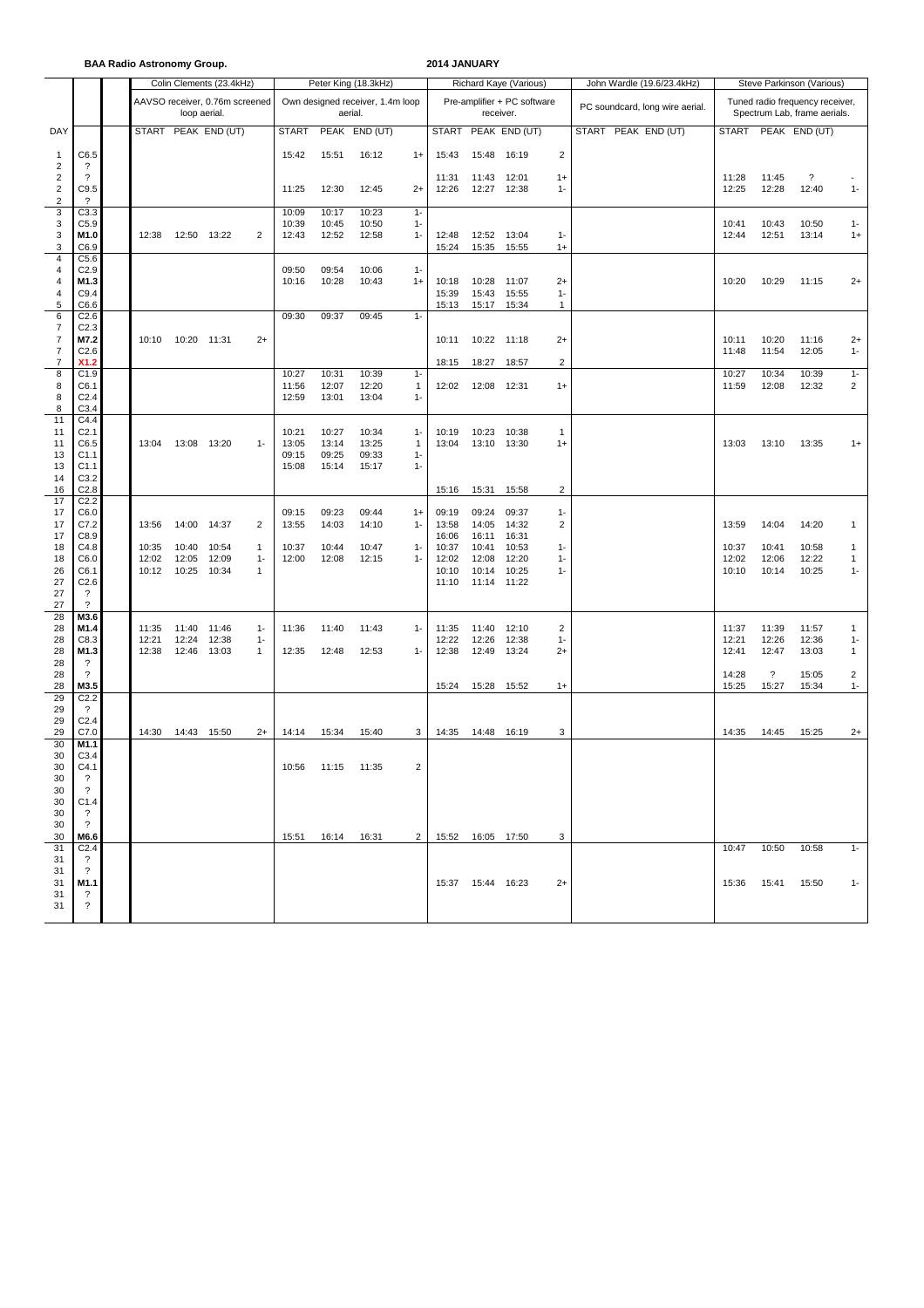# **VLF flare activity 2005/14.**

 $\blacksquare$  C  $\blacksquare$  M  $\blacksquare$   $\blacksquare$  X  $\blacksquare$  Relative sunspot number

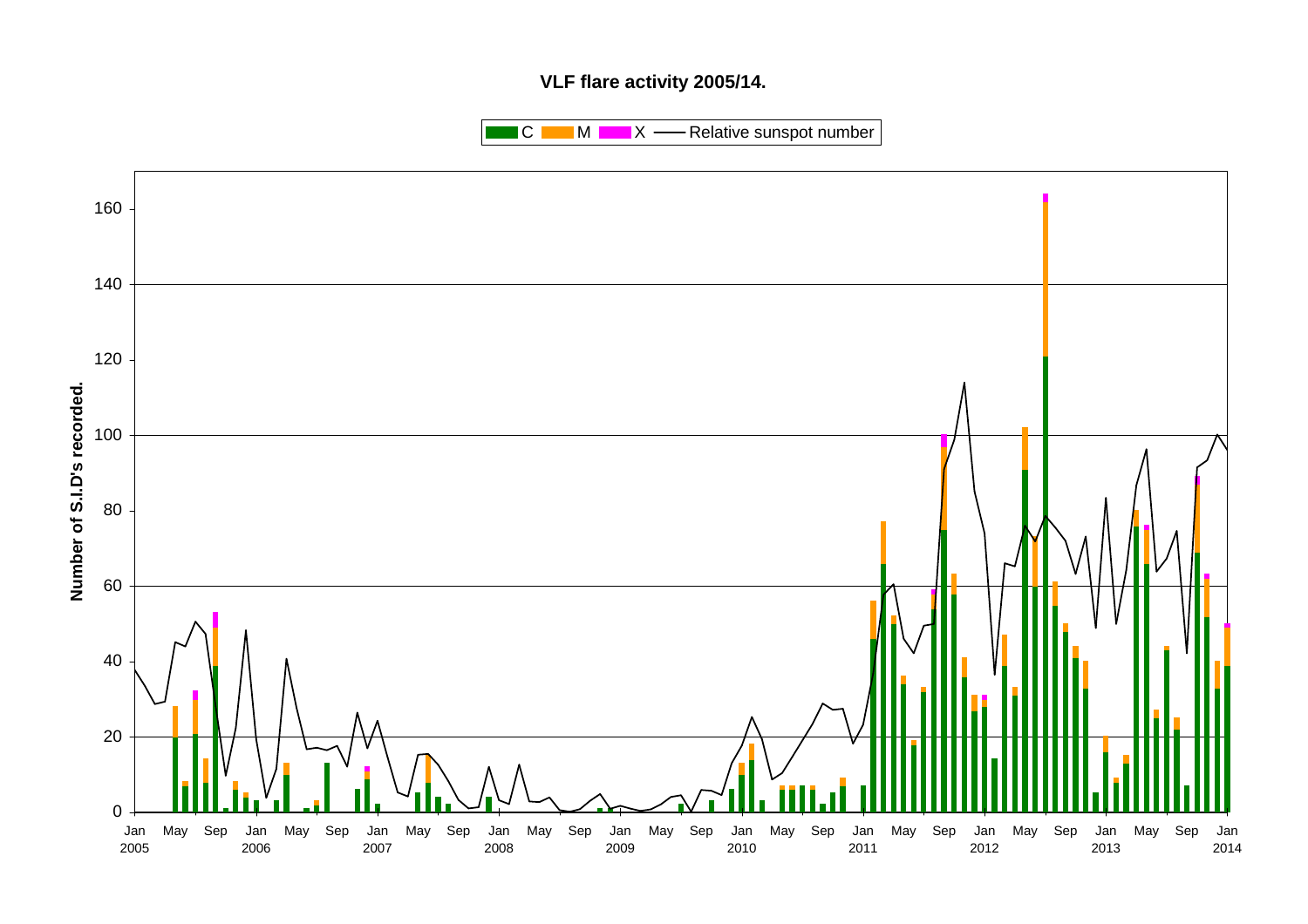### BAA Radio Astronomy Group. 2014 JANUARY.

Activity in January is up on December, with an X-class flare recorded as a SID. Many of the SIDs recorded were from more energetic flares, indicating more substantial solar activity compared to recent months.

The X1.2 flare peaked at around 18:30UT on the 7<sup>th</sup>. Although this was too late for the European signals, it was caught at 24kHz on the trans-Atlantic path.



M7.2 & X1.2 SIDs 2014 January 7th

This chart from Mark Edwards shows both the X1.2 and an earlier M7.2 flare. A much smaller C2.6 flare is also recorded just before 12UT at 21.75kHz (green trace).



A series of well defined SIDs were recorded on the 28<sup>th</sup>, mostly from rapid M-class flares. The 15:28 M3.5 flare did not appear in the SWPC flare list at first, but it does appear in the weekly bulletin published on February 3rd. It is often the case that peaks seen in the GOES X-ray flux, and producing ionospheric disturbances, are not shown in these lists. I have added the GOES data to my own recording, above, showing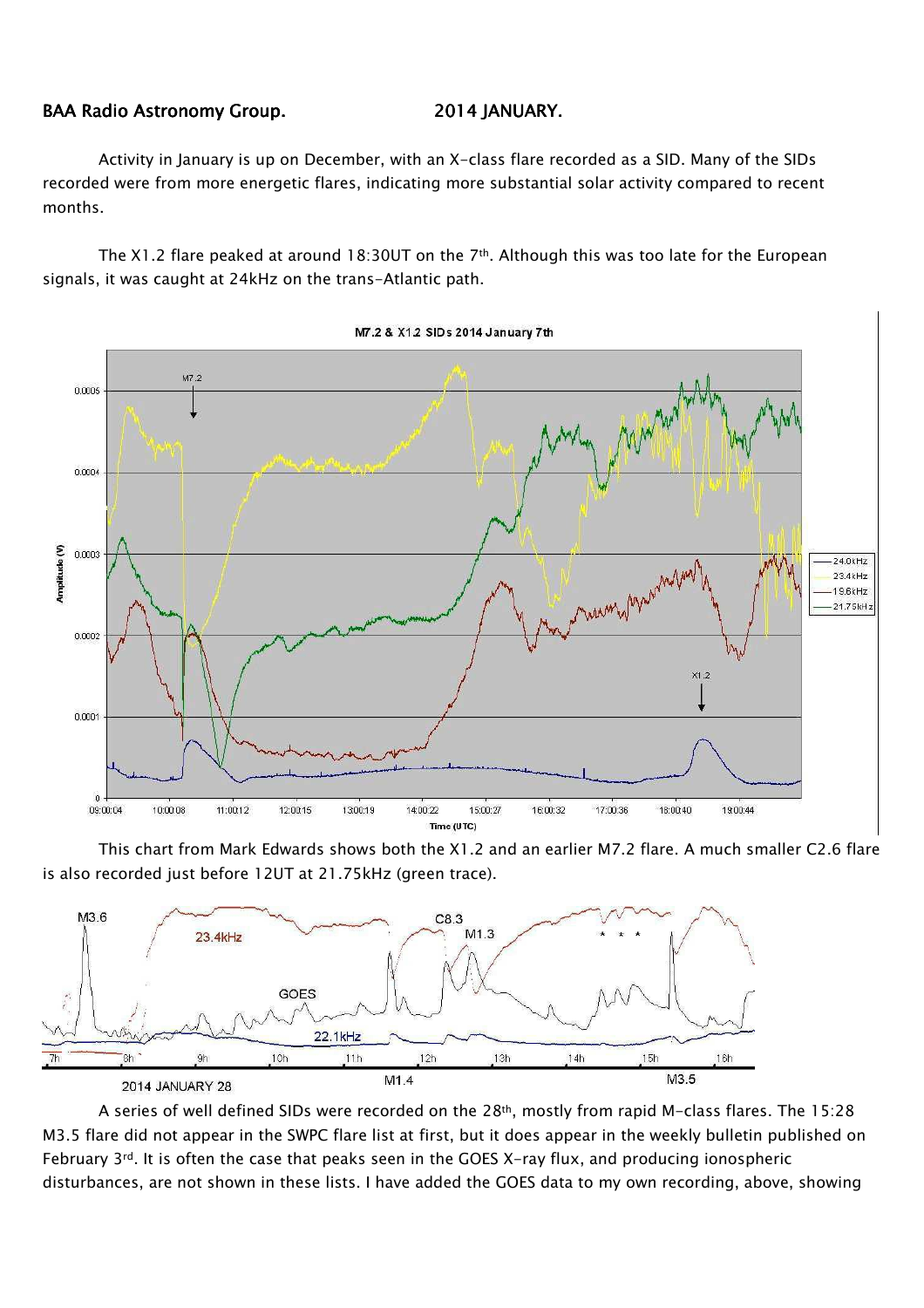three clear SIDs, marked '\*', with matching X-ray peaks that are not listed by the SWPC. These are sometimes simply fine detail in a larger flare that is listed, although that does not seem to be the case for those illustrated here. Paul Hyde has also recorded these three extra SIDs in his chart, they show particularly well at 22.1kHz (blue trace):



Similar unmatched SIDs were recorded on the 30<sup>th</sup> and 31<sup>st</sup> January. Two unlisted X-ray peaks on the 2<sup>nd</sup> appear to be part of a single complex flare. Active region AR1944 was a growing complex spot group close to the eastern limb of the Sun when it produced a C9.5 flare listed at 12:26UT.



The flare clearly starts around 11:20, and has some minor peaks (11:32, 11:40, 11:44, 11:50) before the strongest peak at 12:26. The decay lasts until nearly 15:00, with a further substantial peak at 14:08. The SIDs are not easy to see at 22.1kHz on my chart, above. The 23.4kHz signal was still switched off at this time.

The Chart recorded by Paul Hyde (top of the next page) shows the detail more clearly. The blue trace is 22.1kHz, and clearly shows the initial peak at 11:36 as well as a hint of the smaller peaks before 12:00. The main peak appears as a separate SID at 12:28. The final peak after 14UT is not included. At 19.6kHz the smaller peaks have not recorded, but SIDs at 11:36 and 12:28 are present.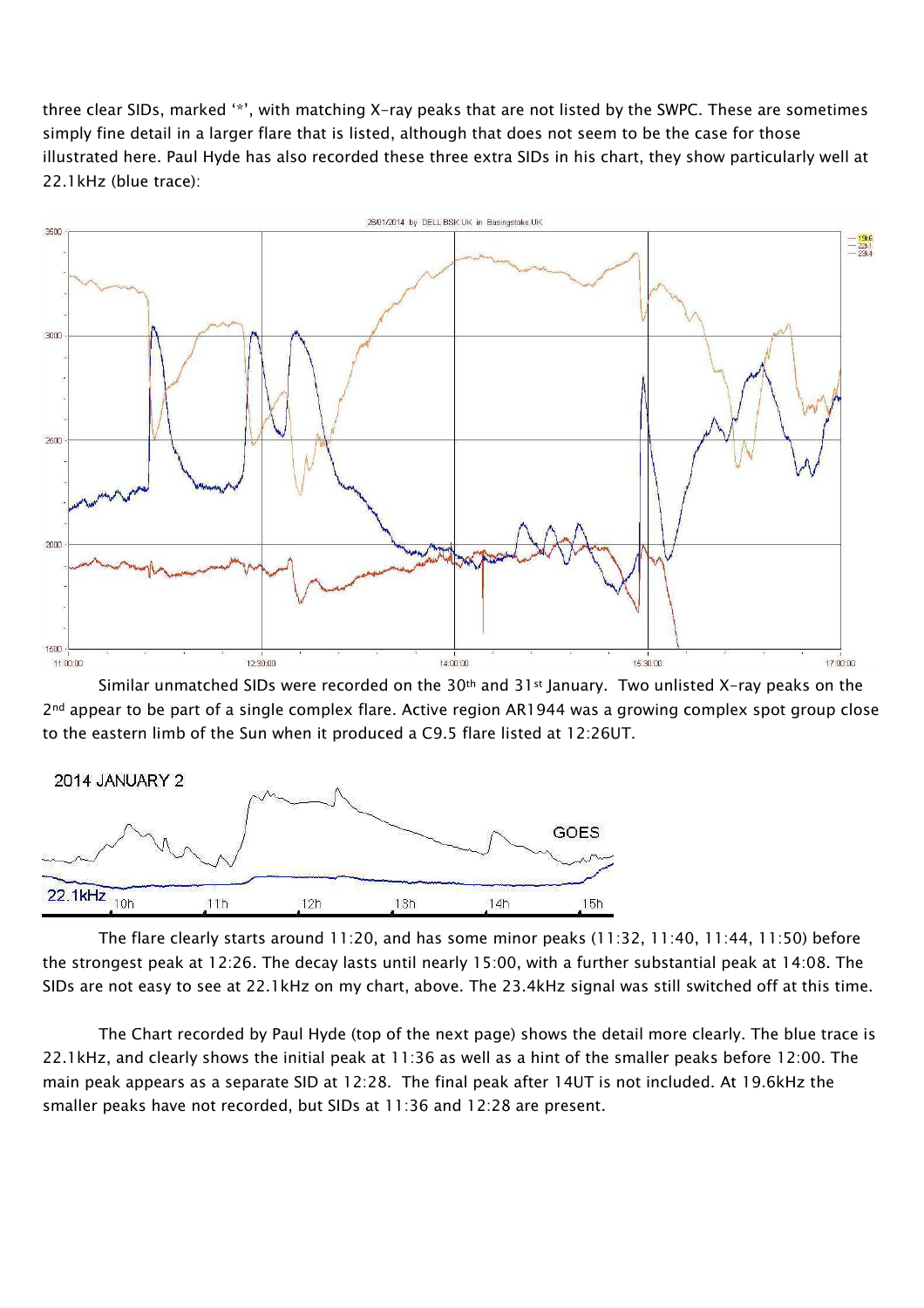

## MAGNETIC OBSERVATIONS.

Much of the magnetic disturbance shown in the Bartels diagram is from Coronal Hole effects, and of fairly low amplitude. As might be expected, the X1.2 Flare on the 7th did produce a CME, although its effects on the Earth's magnetic field appear to have been quite small. I measured the CME arrival at 20:11UT on the 9th, with a maximum 40nT disturbance lasting just an hour. Using Mark's SID peak timing of 18:25UT on the 7th gives a transit time of 49h 46m.



The chart above shows the number of active and disturbed days per month over the last four years, together with SFE's. The last five months show a distinct drop in general activity, while the last year has seen far fewer active periods compared to 2011 and 2012. Magnetic observations from Colin Clements and John Cook.